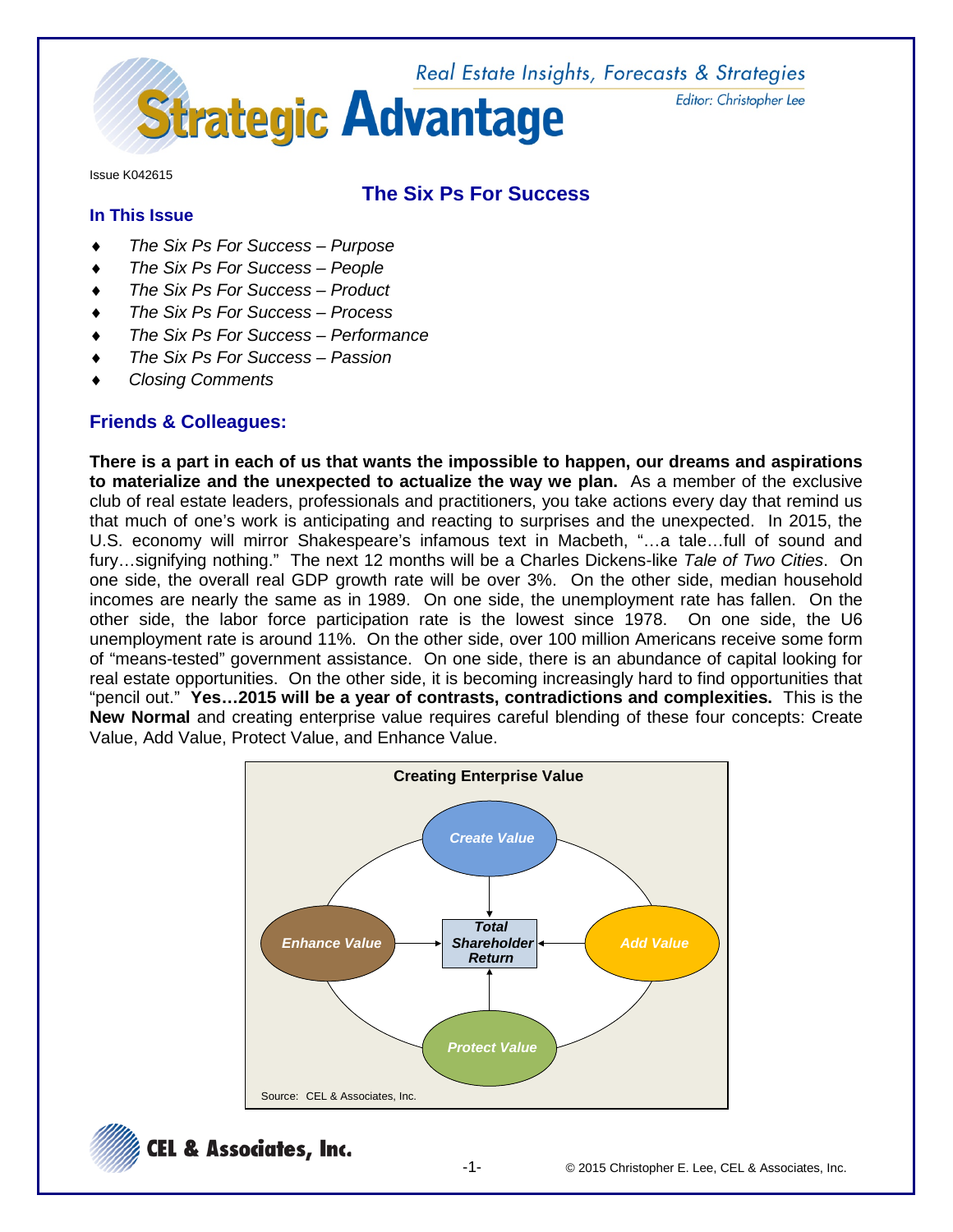However, despite the rapidly changing marketplace and economic environment, **the real estate industry is in the sixth or seventh inning of a nine-inning game before the next downturn**. Approximately 36 months remain (see the 2010 issue of *[Strategic Advantage](http://www.celassociates.com/onlinenewsletter/Cycles-2010-SA-K040110.pdf)* for details). Over the next two to three years, real estate investors, service providers, operators and **leaders at all levels must plan for the eventual downturn and take steps now to survive and prosper through the cycle change.** Real estate firms must start now. Remember, the first step to change is awareness. The second step is acceptance, and the third step is taking action. To quote the famous rock–and-roll philosopher, **Mick Jagger, "You can't always get what you want," but in 2015, I believe you can always "get what you need."**

**The key to success in 2015 is to embrace the "Six Ps" (Purpose, People, Product, Process, Performance and Passion).** It is critical to master the ability to learn from previous experiences; and to quote philosopher George Santayana, "Those who cannot remember the past are condemned to repeat it." The graphics and content which follow will "move the needle" toward improved results, increased enterprise value and brand differentiation/relevance in 2015 and the years to come.



*PURPOSE*

Pablo Picasso said, "The purpose of art is washing the dust of daily life off our souls." John F. Kennedy stated, "Efforts and courage are not enough without purpose or direction." **Within the real estate industry, purpose is defined as the ability to create value and/or a customer and grow that value and relationship.** In 2015, any real estate firm that does not have a clear three- to fiveyear vision statement, a set of governing principles or core values and a core purpose, cannot compete, will underperform its potential and rapidly become irrelevant. While values never change, **a** 



**clear vision and purpose statements add clarity, focus, priorities and guidance.**

A well-conceived vision statement has two key elements: a core ideology (values and purpose); and an envisioned future (what we seek to accomplish/achieve). Great real estate companies talk about aspirations, achievements and relationships, not just this month's earnings or transactions. There is a difference between annual or three-year goals, and doing things that have not yet been done. In 2015, real estate firms must believe in their potential, not just conducting business the same way…only better. **A great vision statement must be measureable, memorable and motivating.** It has to create an image of what can be rather than what was. Determining a true and valued vision statement cannot be done over coffee at Starbuck's, and it generally

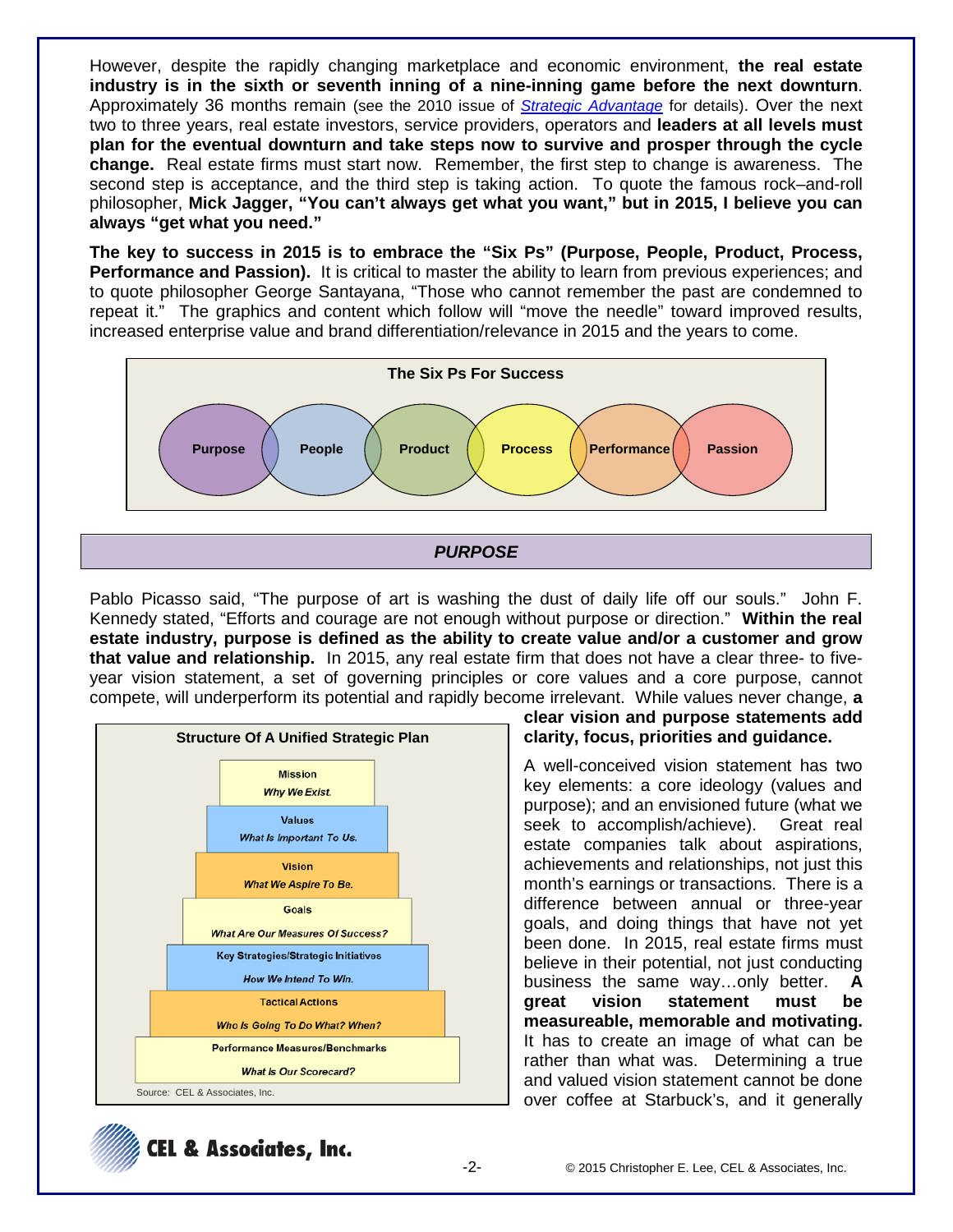can be far better when an experienced real estate management consultant is facilitating the process. This year, 2015, is the best time to set a vision and define a purpose. Getting ready for the next cycle begins now. What are you waiting for?

### *PEOPLE*

**The real estate industry has discovered that the 80/20 rule (80% of the work is done by 20% of the workforce) cannot apply to talent in the New Normal.** Those who view talent as merely filling a box on an organization chart or filling an empty office or cubicle should not be surprised with less than stellar performance. Talent management is far more than a

#### **A Great Culture Has…**

- $\triangleright$  A clear vision, priorities and purpose.
- $\triangleright$  Stated and embraced values.
- $\triangleright$  An alignment between business practices and values.
- $\triangleright$  Talent who share and personify the values.
- $\triangleright$  A workplace environment where people want to work.
- Eeadership which embraces the organization's core principles.
- $\triangleright$  A dynamic organizational structure.

collection of employees. Talent management consists of a collaborative team of professionals who seek ways to perfect and express their knowledge, experience and skills. **In 2015, real estate companies must elevate talent management to one of the top three organizational priorities.** Managing those gifted with leadership and skills mandates strategies that place qualitative solutions over quantitative personnel actions. Getting the right people in the right positions at the right time must be the goal. **Over the next 24 months, one of the biggest talent challenges will be to address the growing skills gap.** There are many candidates but far too few qualified candidates. In 2015, matching jobs with exceptional talent must be a priority. Moving the needle from 80/20 to even 60/40 or 50/50 should be a core strategy in 2015.

**Today's CEOs and Boards of Directors increasingly view human resources as a C-Suite business driver and competitive differentiation.** The sum total of the following nine talent management strategies is a deliberate and systematic effort by one's organization to ensure leadership continuity, encourage individual advancement and maximize organizational and operational performance. **In 2015, the successful design and implementation of nine key people strategies will not only assure success, but it will develop new opportunities that create value for all Stakeholders.** Let's examine these strategies in greater detail.

#### **2015 Talent Management**

*Must be focused on:*

- Recruitment/hiring practices
- **Retention**
- Training and mentorship
- Performance feedback
- **Technology**
- Recognition and rewards
- **Succession**
- **Talent Analytics**
- Culture and values
- **Communications**
- Career pathing
- Talent mapping and optimization

Source: CEL & Associates, Inc.



**Recruitment & Hiring Practices: The use of**  technology, social media and **networks is becoming a more popular sourcing channel for talent.** Specialized recruiters, industry job boards and word-of-mouth referrals are utilized as well as other outreach programs. All these avenues and methods must be robust, contemporary and tell the reason "why" joining one's firm can and will make a positive difference in a candidate's career goals and life. Creating a "career story," a joint plan for success or a path to advancement can be useful tools. Offering a cafeteria-style menu of compensation and benefits programs provides greater appeal to current and prospective employees. Use of video interviewing, online assessments, psychological testing and synchronous interviewing are increasing in popularity. Specialized hiring teams, application of core competency hiring processes and utilization of various technologies to **"meet them where they live"** are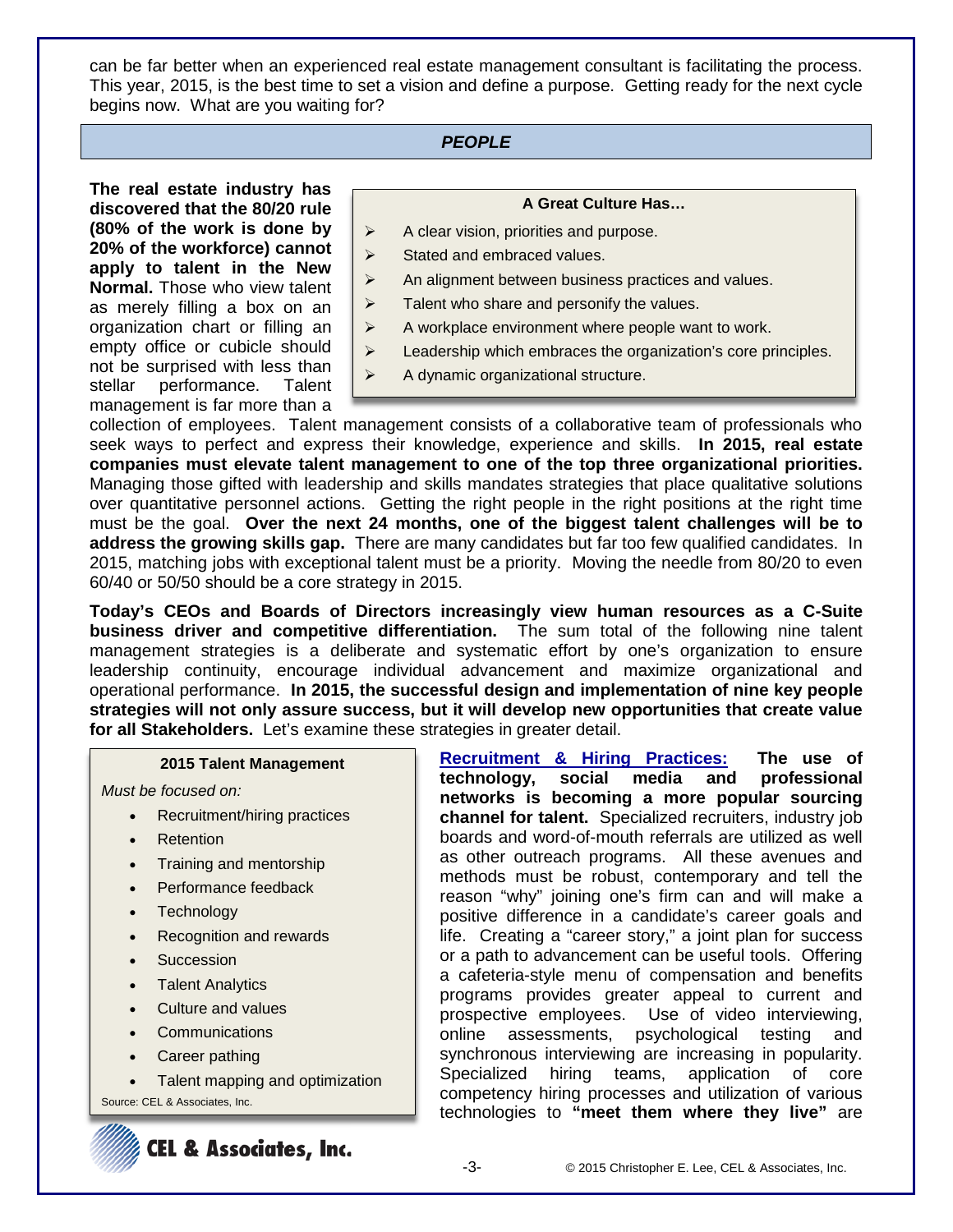invaluable business practices for real estate firms seeking exceptional talent. Perhaps the more successful hiring tactic that many Human Resource Directors and Talent Managers have deployed is

**hiring talent who are "like us"…candidates who have the same values, similar work ethnics, aligned motivation and a shared commitment to excellence and service.**

**Retention: There is a direct correlation between strong hiring practices and employee satisfaction and employee retention.** While hiring the right individual is an essential first step, retaining and "getting the most value" from each new hire and current Associate or Executive is equally as important. As the economy and perceived new career opportunity options improve, voluntary resignations in the real estate industry are nearing the same level as were experienced pre-recession.



Managing the dynamics of a multi-generational workforce will be a determining factor of successful employee retention. **Today's workplace is 180 degrees different from what was experienced by current CEOs and Senior leaders 10, 15 or 20 years ago.** Consequently, real estate firms are awash with conflicting voices, opinions, perspectives and outlooks. **This generational melting pot of employees is at a level never experienced in the past 50 years.** Retention in 2015 should be focused on breaking down self-imposed barriers between generations, thereby eliminating the current horizontal, spatially compacted workplace environment. The average turnover cost in the real estate industry can range between 75% - 100% of base salary (when all costs are included). Best–in-class employee retention is, at its core, all about effective hiring practices (50% - 60% of poor hires should have been caught before the employee was hired); robust employee recognition, training and mentorship programs; corporate transparency; and a robust internal communications platform.

#### **Employee Retention**

*Includes, but not limited to:*

- $\checkmark$  Stock ownership (real or phantom)
- $\checkmark$  Profit sharing
- $\checkmark$  Deferred compensation plans
- $\checkmark$  Quality of benefits
- $\checkmark$  Investment opportunities
- $\checkmark$  401(k) plan contributions
- $\checkmark$  Office location
- $\checkmark$  Layout and amenities
- $\checkmark$  Reimbursables for professional development

To paraphrase Arthur Schopenhauer, **good employees can hit a target no one else can hit…great talent can hit a target no one else can see**.

**Training: The cost of training employees within the real estate industry is up 8% - 11% over the prior year**. While increased training costs are often an indication of a higher level of new employees, 70% or so of training costs are a result of today's "skills supply chain gap." Most Human Resources Directors agree **that it can take three – five years to fully train an employee in their current position.** In 2015, real estate firms must

"step up their game" in the area of training and mentorship. Use of industry-sponsored training classes, online training options, virtual learning, use of MOOCs and structured mentorship programs are essential. **One of the biggest complaints or concerns expressed by real estate Talent Management leaders is that college graduates are not "job-ready," and new hires under 30 years of age "have significant skill gaps."** Increasingly, employers (today around 17%) consider online education to be as valuable as in-class education. Firms such as LinkedIn are likely to take a greater role in "basic skills training" classes, and MOOCs such as NovoEd are now offering classes

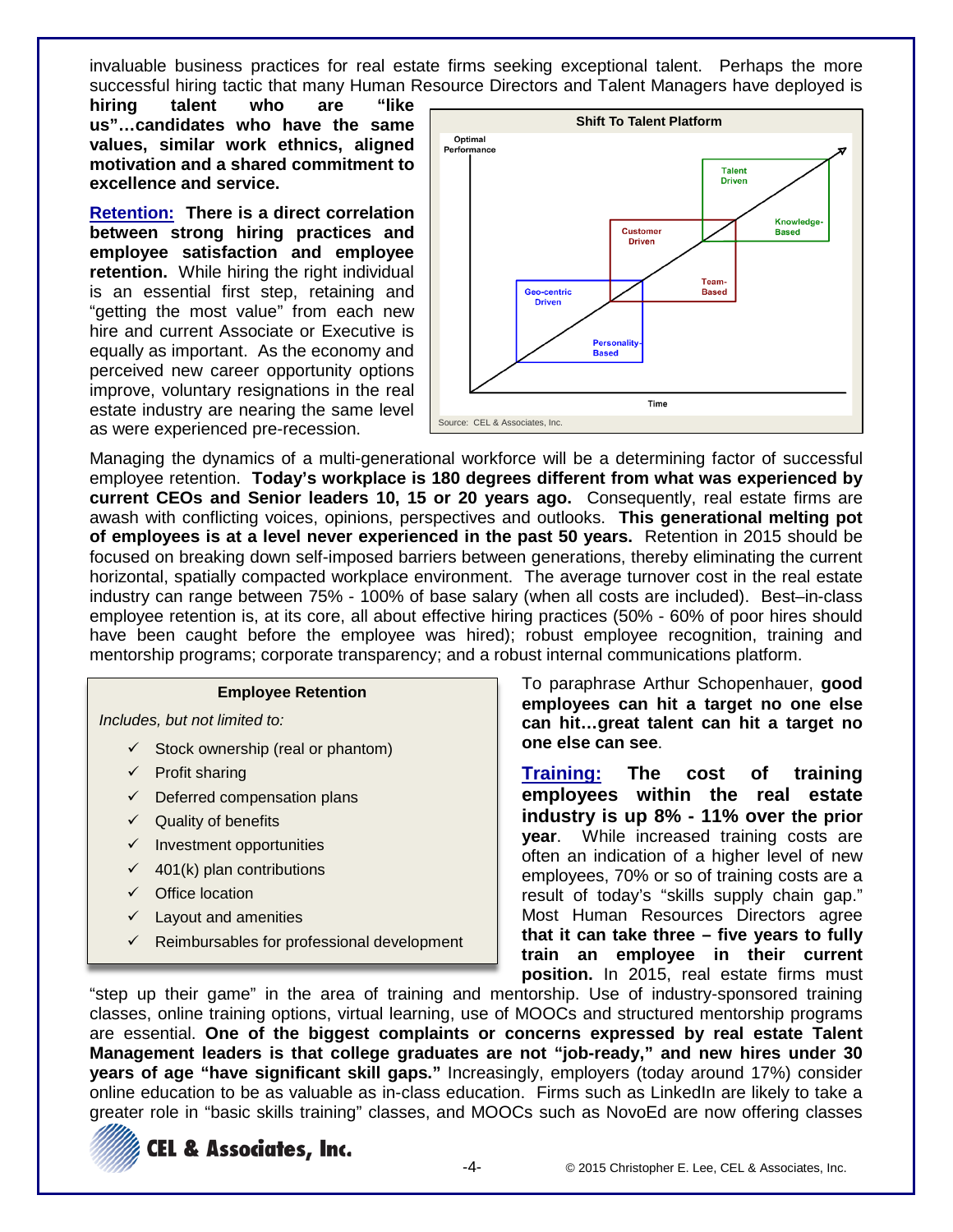directly from the Stanford Business School. Yahoo is reimbursing employees for the cost of online

courses from Coursera. Real Estate CEOs want leaner and more immediate payback for training, and, according to a recent CEL & Associates, Inc. survey, they expect to spend more money on training in the years ahead. In 2015, real estate firms must have a formal training plan, training standards and training metrics if they expect to increase employee productivity and performance.

Source: CEL & Associates, Inc. Old School New School New School Fine-tune existing practices  $\rightarrow$  Re-invent existing practices Manage opportunities  $\rightarrow$  Create opportunities Focus on competitors  $\rightarrow$  Focus on customers Legacy systems and policies  $\rightarrow$  Value-creating systems and processes Connected by employment  $\rightarrow$  Connected by a motivating vision Success as a goal  $\rightarrow$  Success as a recurring outcome Individual aspirations → Collective purpose and alignment Keeping score  $\rightarrow$  Shaping a future Trying to change how people think  $\rightarrow$  Trying to get people to think differently Process and procedures  $\rightarrow$  Flexibility and customization

**Changing Business Paradigm**

**Performance Feedback:** According to several recent<br>CEL & Associates. Inc. & Associates, Inc.

surveys, **87% – 90% of today's real estate employees (at all levels) "want quantifiable metrics" to evaluate their performance.** Subjective or qualitative assessments are not embraced by the vast majority of employees. The purpose of an employee evaluation from an *employer's* perspective is to



determine whether an employee's skill set and motivation are appropriately matched to the job. If done annually, performance feedback can assess an employee's strengths and weaknesses; identify training opportunities/needs; assist in workforce planning; measure the success on current continuous learning initiatives; and set the stage for recognition, incentive awards and compensation adjustment. Did you know that **nearly 60% of today's real estate firms do not have a formal and/or timely performance evaluation process** that rigorously adheres to a process and schedule? It should be no surprise, statistics show that the real estate industry has a

25% - 35% overall employee turnover ratio. This needs to drop to less than 20%.

**Technology:** Use of technology for recruitment, training, employee screening, benefits sign-up and talent management has accelerated over the past 24 months. **I do not expect breakthrough HR technologies in 2015,** but I do expect to see many refinements on core technologies that are more user-friendly and interactive. Social media will have an increasingly important role in recruitment, and tools that enable a more real-time monitoring and measurement of performance will be essential in 2015. Going mobile, having Employee Handbooks available in real time, staging "instant

**CEL & Associates, Inc.** 



Old Way

**Shifts In Talent Management**

New Way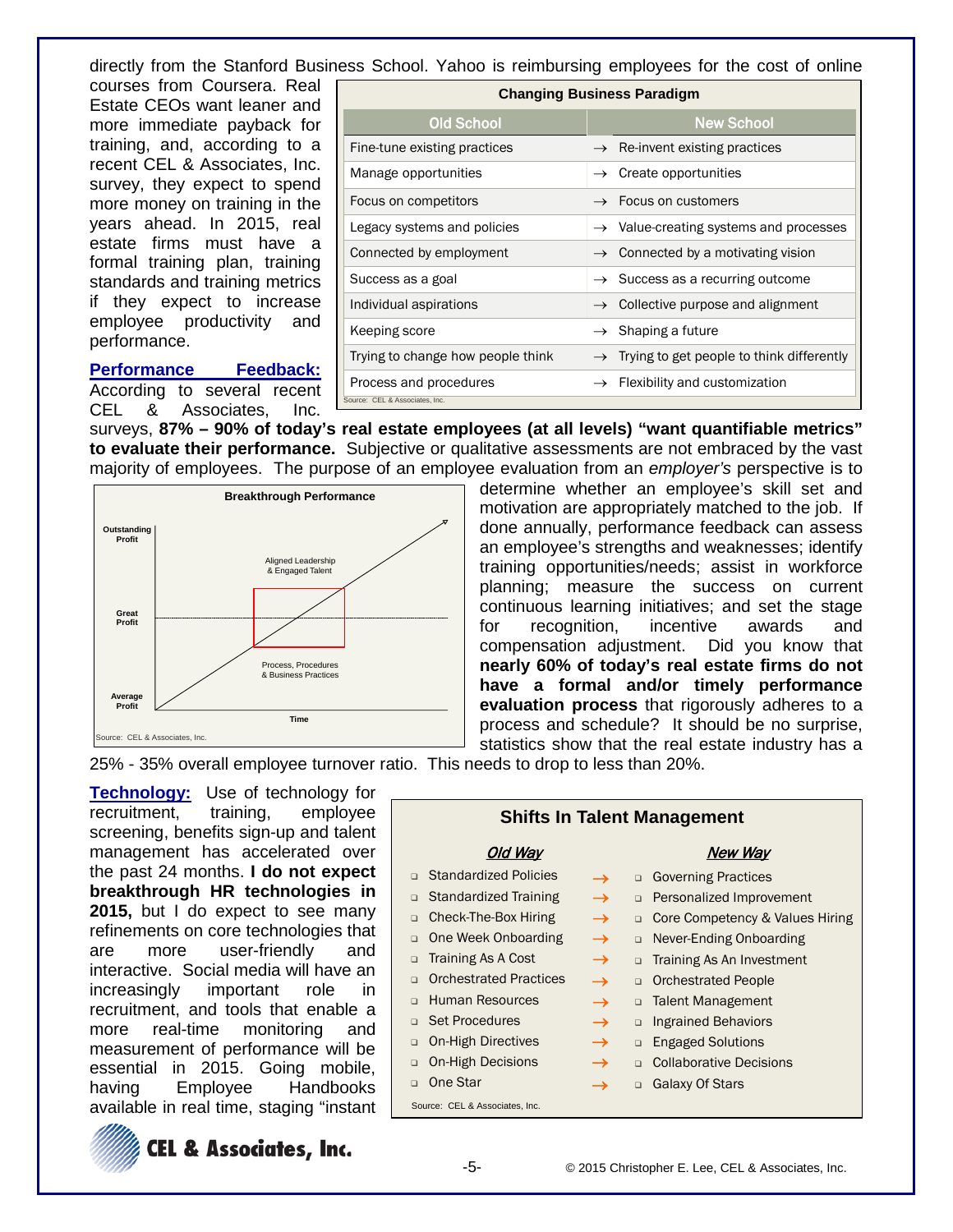training moments" and the ability to generate a new set of performance measures must be priorities for every real estate firm over the next year. Most HRMS systems are five to seven years old and should be replaced or upgraded in 2015. Many real estate firms will gravitate toward cloud-based HR software that enables a more consumer-like experience for employees. Managing human capital in

| Employee<br><b>Turnover Rate</b> | Overall<br>Rate | <b>Senior</b><br><b>Executive</b> | Regional<br><b>Executive</b> | On-Site<br>Manager | On-Site<br><b>Maintenance</b> |
|----------------------------------|-----------------|-----------------------------------|------------------------------|--------------------|-------------------------------|
| 2000 Average                     | 34.5%           | 5.8%                              | 9.2%                         | 18.3%              | 39.3%                         |
| 2001 Average                     | 32.5%           | 5.2%                              | 8.4%                         | 17.2%              | 37.9%                         |
| 2002 Average                     | 34.3%           | 5.4%                              | 7.6%                         | 16.1%              | 36.7%                         |
| 2003 Average                     | 29.1%           | 4.9%                              | 7.3%                         | 17.4%              | 35.2%                         |
| 2004 Average                     | 28.4%           | 4.2%                              | 6.9%                         | 16.6%              | 34.4%                         |
| 2005 Average                     | 29.2%           | 4.1%                              | 7.1%                         | 17.1%              | 33.7%                         |
| 2006 Average                     | 27.9%           | 3.8%                              | 6.8%                         | 16.8%              | 31.9%                         |
| 2007 Average                     | 28.5%           | 3.9%                              | 7.0%                         | 17.9%              | 32.5%                         |
| 2008 Average                     | 31.1%           | 4.4%                              | 7.2%                         | 19.4%              | 33.8%                         |
| 2009 Average                     | 33.4%           | 5.0%                              | 7.3%                         | 19.1%              | 34.9%                         |
| 2010 Average                     | 27.9%           | 4.0%                              | 6.3%                         | 16.4%              | 29.7%                         |
| 2011 Average                     | 29.7%           | 4.3%                              | 6.9%                         | 17.6%              | 30.5%                         |
| 2012 Average                     | 30.2%           | 4.0%                              | 7.3%                         | 18.0%              | 31.7%                         |
| 2013 Average                     | 30.6%           | 4.1%                              | 7.1%                         | 18.1%              | 32.3%                         |
| 2014 Average                     | 30.4%           | 4.1%                              | 7.0%                         | 18.2%              | 31.9%                         |
| 2015 Average*                    | 30.7%           | 4.3%                              | 7.2%                         | 18.6%              | 32.3%                         |

2015 and beyond is one of the top five priorities of real estate CEOs nationwide, according to recent CEL & Associates, Inc. surveys. Over the next year, human capital will shift from the file cabinet to the cloud.

**Recognition & Rewards: Fact: Every employee of a real estate firm today wants to be valued, appreciated, acknowledged and rewarded for their efforts and contributions.** It is very important to recognize the performance of individuals, teams, departments and groups regularly and annually. In 2014, employees overwhelming

> **recognize exceptional performance as it**

> Company culture plays a significant role in creating a workplace environment that is embraced by all employees. In 2015, recognition is not a "have-to-do" action… it is a "must-do" in order to be an integral part of every company's DNA.

**occurs.**

expressed a preference/need for a recognition program. According to recent CEL & Associates, Inc. surveys of employee satisfaction in the real estate industry, there is a direct correlation between employee satisfaction, employee turnover and employee motivation and the presence of an employee recognition program.

**Nearly 65% of companies today have employee recognition programs. Over 80% of real estate employees indicate that being recognized made them "more satisfied with their work." In 2014, 68% of real estate employees felt that their work effort "wasn't recognized" properly.** Infrequent recognition has far less impact than regular contact with employees. Over 50% of employees indicated that the absence of recognition is one of the key reasons for searching for "greener pastures." **Only 27% of real estate firms give their leaders autonomy to reward and** 

| <b>Multifamily Turnover Rates</b> |                 |                                   |                       |                    |                    |                        |
|-----------------------------------|-----------------|-----------------------------------|-----------------------|--------------------|--------------------|------------------------|
| Employee<br><b>Turnover Rate</b>  | Overall<br>Rate | <b>Senior</b><br><b>Executive</b> | Regional<br>Executive | On-Site<br>Manager | On-Site<br>Leasing | On-Site<br>Maintenance |
| 2000 Average                      | 40.3%           | 8.4%                              | 10.8%                 | 22.0%              | 35.5%              | 44.2%                  |
| 2001 Average                      | 38.3%           | 7.8%                              | 9.7%                  | 19.6%              | 31.6%              | 41.5%                  |
| 2002 Average                      | 37.0%           | 7.4%                              | 10.4%                 | 20.3%              | 32.5%              | 41.0%                  |
| 2003 Average                      | 33.1%           | 5.5%                              | 8.6%                  | 18.5%              | 27.6%              | 37.9%                  |
| 2004 Average                      | 31.8%           | 5.2%                              | 9.0%                  | 19.7%              | 28.9%              | 38.6%                  |
| 2005 Average                      | 32.1%           | 5.2%                              | 9.1%                  | 20.2%              | 30.3%              | 38.4%                  |
| 2006 Average                      | 30.2%           | 4.4%                              | 8.3%                  | 19.1%              | 30.8%              | 37.5%                  |
| 2007 Average                      | 30.4%           | 4.1%                              | 8.2%                  | 20.4%              | 29.3%              | 35.5%                  |
| 2008 Average                      | 33.4%           | 5.2%                              | 8.9%                  | 21.9%              | 32.4%              | 37.5%                  |
| 2009 Average                      | 36.5%           | 5.8%                              | 8.9%                  | 22.1%              | 32.8%              | 38.6%                  |
| 2010 Average                      | 28.6%           | 4.1%                              | 6.7%                  | 18.3%              | 27.8%              | 33.5%                  |
| 2011 Average                      | 30.0%           | 4.7%                              | 7.1%                  | 20.1%              | 29.9%              | 35.2%                  |
| 2012 Average                      | 31.0%           | 4.6%                              | 7.7%                  | 20.8%              | 30.3%              | 35.6%                  |
| 2013 Average                      | 31.7%           | 4.5%                              | 7.9%                  | 21.5%              | 30.8%              | 35.8%                  |
| 2014 Average                      | 32.4%           | 4.7%                              | 8.1%                  | 22.3%              | 31.3%              | 36.6%                  |
| 2015 Average*                     | 32.7%           | 4.9%                              | 8.4%                  | 22.6%              | 31.7%              | 37.1%                  |

Projected.

Source: CEL & Associates, Inc.

*"The greater danger for most of us lies not in setting our aim too high and falling short; but in setting our aim too low, and achieving our mark. Michelangelo*



-6- © 2015 Christopher E. Lee, CEL & Associates, Inc.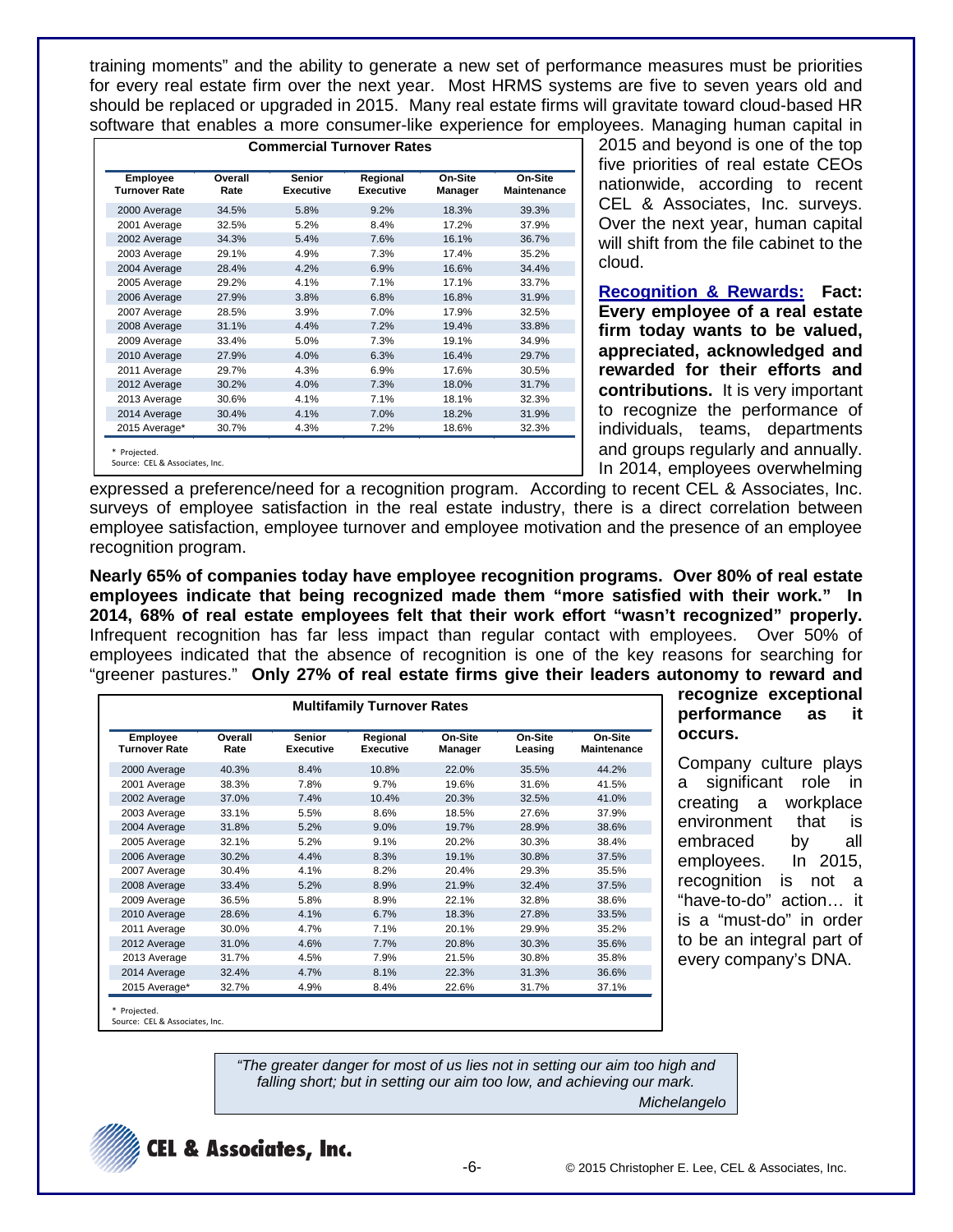

**Succession Planning: Succession planning is not an event…it is an ongoing process that takes place over several years**. Succession planning is less about designating a successor and more about leadership development that assures business continuity. Succession planning is a recurring process that defines, shapes and ultimately determines an organization's future. **Real estate firms without a formal succession plan for each mission-critical position can be at financial risk**. Without a succession plan, a company faces an increasing risk for a lack of alignment between the firm's strategic vision/goals and the existing talent pool. Without a formal succession planning process, an organization is likely to underachieve its potential and increase the likelihood that next-generation leaders will leave.

**In today's New Normal, successful real estate firms plan future actions, but they do not plan results**. According to many analysts, only 30% of firms survive into the second generation, only 12% survive into the third generation and only 3% of firms survive into the fourth generation. The issue regarding succession planning is not awareness, but implementation. Stanford University's Rock

Center for Corporate Governance found in a recent study of public firms that only 54% of CEOs were actively grooming successor…and 39% of respondents cited that they have "zero" viable internal candidates. Surprisingly, 65% of respondents have not asked an internal candidate whether they would want to be the CEO and if offered the position, would they accept. **Today, the future for thousands of local, regional and national real estate firms is at risk due to the inability and/or unwillingness to create a viable succession plan for all mission critical positions**.

|   | Real Estate Employers Are Seeking Those Who Have  |        |                             |
|---|---------------------------------------------------|--------|-----------------------------|
| ◻ | Knowledge of the business                         | $\Box$ | Leadership skills           |
|   | Cultural fit qualitiesand shared<br>values        | ◻      | Multi-tasking skills        |
| □ | Technological proficiency                         |        | Customer service skills     |
|   | Bottom-line focus                                 | ▫      | <b>Relationship skills</b>  |
|   | A passion for the business                        |        | Data interpretation skills  |
|   | Business acumenglobal<br>perspective              |        | <b>Communication skills</b> |
| o | Growth / career potential                         |        | Solutions mentality         |
| □ | A desire to be a contributing<br>member of a team |        | Collaborative mindset       |
|   | Source: CEL & Associates, Inc.                    |        |                             |

Did you know that in the real estate industry, 82% of large firms (1,000+ employees) have a formal succession plan? However, only 15% of firms with less than 1,000 employees have a formal plan for succession. More surprisingly, **85% of firms with a formal succession plan have a plan only for the CEO**. Of the real estate firms with formal succession plans, 65% have not communicated that plan to the firm. In five years, by 2020, nearly 60% of today's real estate CEOs plan to retire or phase down, and only **44% of all real estate CEOs are "very satisfied" with their entire senior management team.** We are entering a period (2015 – 2020) of incredible leadership transition with very few firms ready for that eventuality.

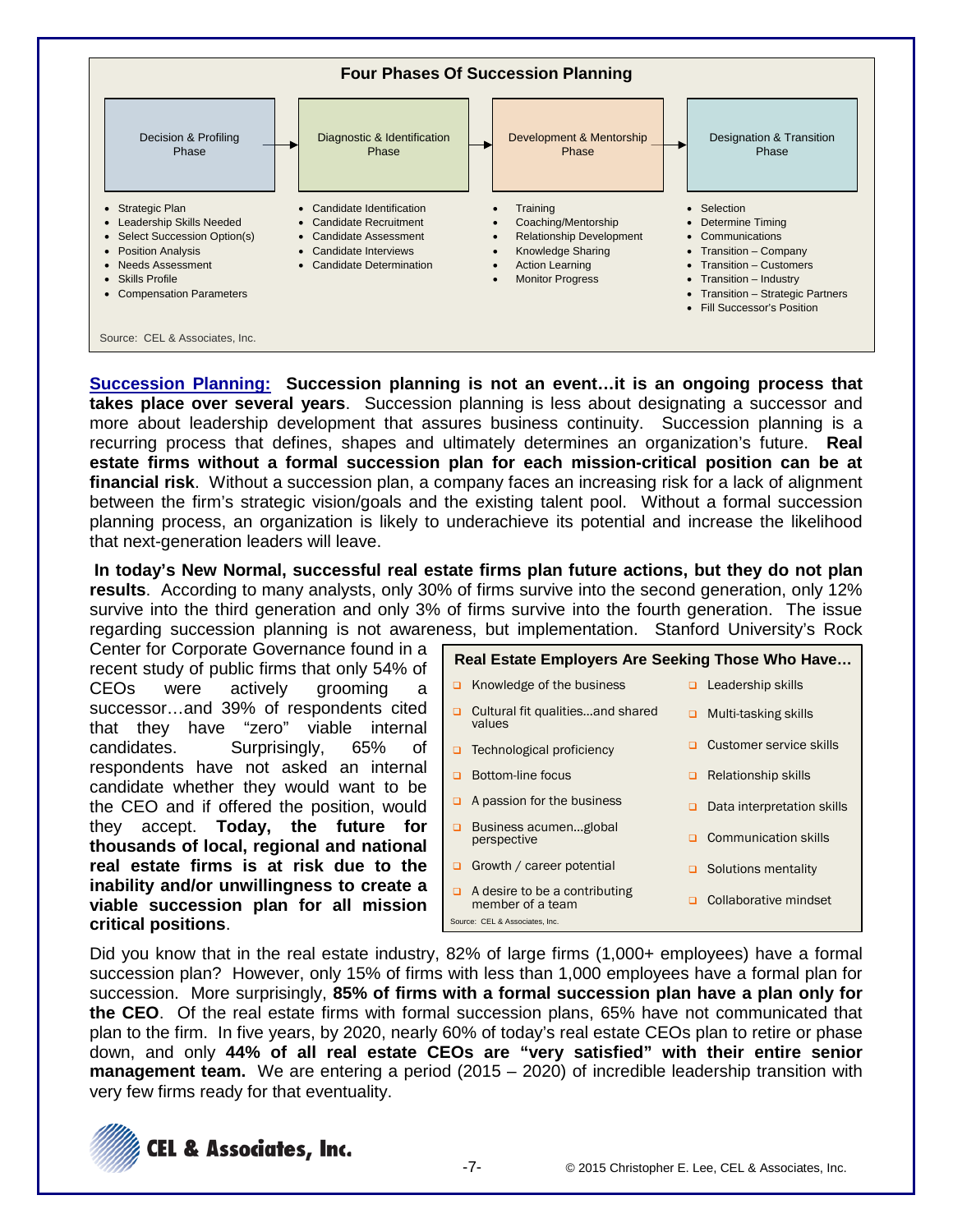Succession planning is an insurance policy for continued business growth and prosperity. **A succession plan is essential for anyone desirous of realizing the full potential of his or her organization**. It is not easy to find next-generation leaders who have an "ownership" mentality. Now more than ever, real estate firms must prepare for a future that is rapidly approaching.

| Real Estate Service Company Trends 2015 - 2020                                  |
|---------------------------------------------------------------------------------|
| $\Box$ Further consolidation and legacy exits.                                  |
| Larger service providers will shift to a more financial services model.<br>□    |
| Dramatic increase in website optimization and data mining.<br>□                 |
| Growing focus on specialization and service niches.<br>▫                        |
| □ Continued movement of talent (last 10 years syndrome).                        |
| <b>Q</b> Further client consolidation (downsizing of Corporate America).        |
| Increasing focus on brand management and technology.<br>□                       |
| Growing value being attributed to "Research" and knowledge-based outcomes.<br>□ |
| Source: CEL & Associates, Inc.                                                  |

**Talent Analytics:** When addressing the impact of talent on an organization, traditional measures of performance are being replaced in 2015 by new analytics/metrics.

In today's real estate industry, many Human Resource Directors cannot immediately tell you how their department has or will impact the bottom line. What "Moneyball" did for baseball is now (albeit slower than needed) being embraced by best-in-class real estate

firms. Traditional rules of thumb are being replaced by more appropriate and applicable performance metrics. In 2015, real estate firms must embrace talent analytics so the company's business goals can be reached quickly and efficiently. In a rapidly moving world where speed and execution are

significant advantages, knowing the score can impact future outcomes. Over the next five years, hiring, promotions, performance evaluations and reward decisions will no longer be by "gut feel" or because "that is the way we have always done it."

**Culture & Values: A corporate culture "refers to the shared values, attitudes, standards and beliefs that characterize members of an organization and define its nature…it governs the way a company thinks and behaves."** A corporate culture evolves over time from the cumulative traits and practices of the people a company hires. According to a recent Harvard Business Review article by John Coleman, culture can account for 20% - 30% of the differential in corporate performance when compared with culturally unremarkable competitors.



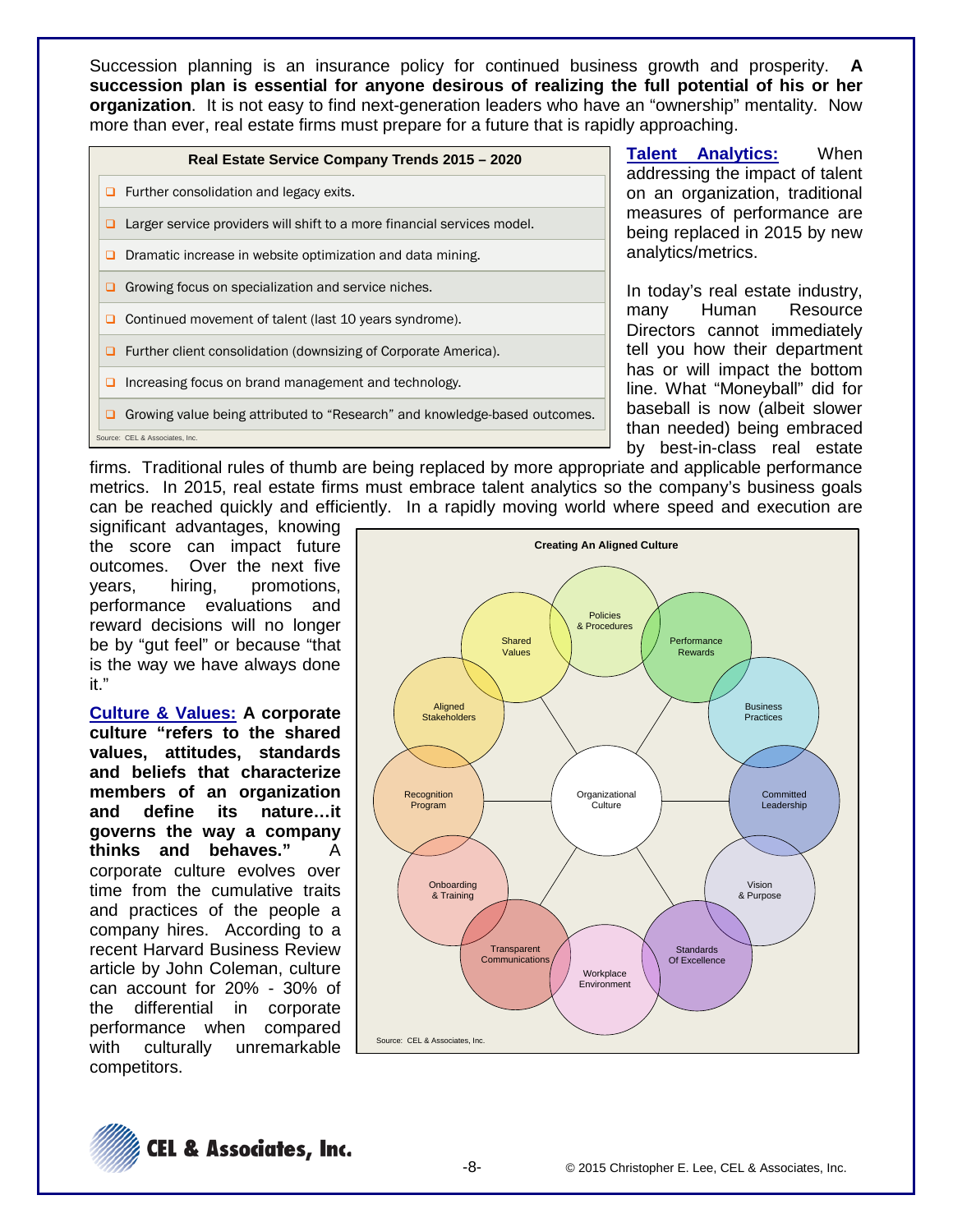In many ways, a valued corporate culture is a collective way of saying how the firm conducts its business. In 2015, you will not succeed, but fall far below your potential, without a universally embraced organizational culture and values.

### *PRODUCT*

| <b>Knowledge Cities</b> |                    |
|-------------------------|--------------------|
| Atlanta, GA             | Nashville, TN      |
| Austin, TX              | New York City, NY  |
| Baltimore, MD           | Northern Virginia  |
| Bellevue, WA            | Philadelphia, PA   |
| Boston, MA              | Portland, OR       |
| Chapel Hill, NC         | Raleigh-Durham, NC |
| Charlotte, NC           | Redmond, WA        |
| Chicago, IL             | Salt Lake City, UT |
| Dallas-Ft. Worth, TX    | San Diego, CA      |
| Denver, CO              | San Francisco, CA  |
| Houston, TX             | Seattle, WA        |
| Los Angeles, CA         | Silicon Valley, CA |
| Miami, FL               | Tulsa, OK          |
| Minneapolis, MN         | Washington, D.C.   |

|                                | <b>Emerging Knowledge Cities</b> |
|--------------------------------|----------------------------------|
| Ann Arbor, MI                  | Madison, WI                      |
| Boulder, CO                    | Milwaukee, WI                    |
| Cincinnati, OH                 | Norfolk, VA                      |
| Hartford, CT                   | Oklahoma City, OK                |
| Kansas City, MO                | Pittsburgh, PA                   |
| Madison County, AL             |                                  |
| Source: CEL & Associates, Inc. |                                  |

What are you selling? Are you marketing services, capabilities, access, knowledge, relationships, platform, assets, talent, leadership or results? **Too often real estate companies confuse general capability offerings as product…they're not! In 2015, real estate firms must have brandable products.** Successful product differentiation creates a competitive advantage. Whether your product is a building, a service, a fund or a unique capability, one-of-akind products will separate you from your competitors and open many more doors of opportunity.

Product development is more than a statement or a listing on your website. How you are perceived has a lot to do with how the market responds. Because products can be easily replicated by others, leading real estate firms must be in a constant state of innovation and continuous improvement, and they must avoid getting caught up in the "we're cheaper" approach to business development.

Three factors will make your product(s) in 2015 and beyond more appealing to your target customers:

**Product Relevance**. Why is this important and of value to your customer?

**Product Sustainability**. How do you intend to grow and strengthen your product's competitive advantages?

**Product Identity**. Are your branded products easy to market and easy for your customer to understand the differentiations?

**The real estate industry has far too many "followers" and "imitators." Consequently, there is a void of product differentiators** which, in my opinion, creates incredible opportunities. In the hyper-competitive environment in which we find ourselves today, the concept of product differentiation and product uniqueness is far more important.

Today's aspiring best-in-class firms are stepping out of the old mindset and developing/creating products that will capture the needs and expectations of current and prospective customers. In 2015, phrases such as market segmentation, NAICS trend tracking, product life cycle and product innovation will become more popular. Over the next 12 – 24 months, product differentiation, branding and sustainability should be in every real estate firm's lexicon.

#### **Growth Market Characteristics**

- **Q** Presence of major colleges and universities.
- □ Markets exhibiting population and economic growth.
- $\Box$  Markets with strong employment growth.
- **Q** Creative class cities.
- $\Box$  Presence of transit centers and robust mass transit systems.
- **Q** Markets of interest to investors and lenders.
- □ Markets where a competitive edge can be achieved.
- $\Box$  Presence of major hospitals and healthcare facilities.
- $\Box$  Markets with high barriers to entry.
- □ Markets with cultural/entertainment amenities/options.
- $\Box$  Tax- and business-friendly markets.
- **Q** Markets lacking rent control.
- **D** Markets with mild weather climates.
- Source: CEL & Associates, Inc.

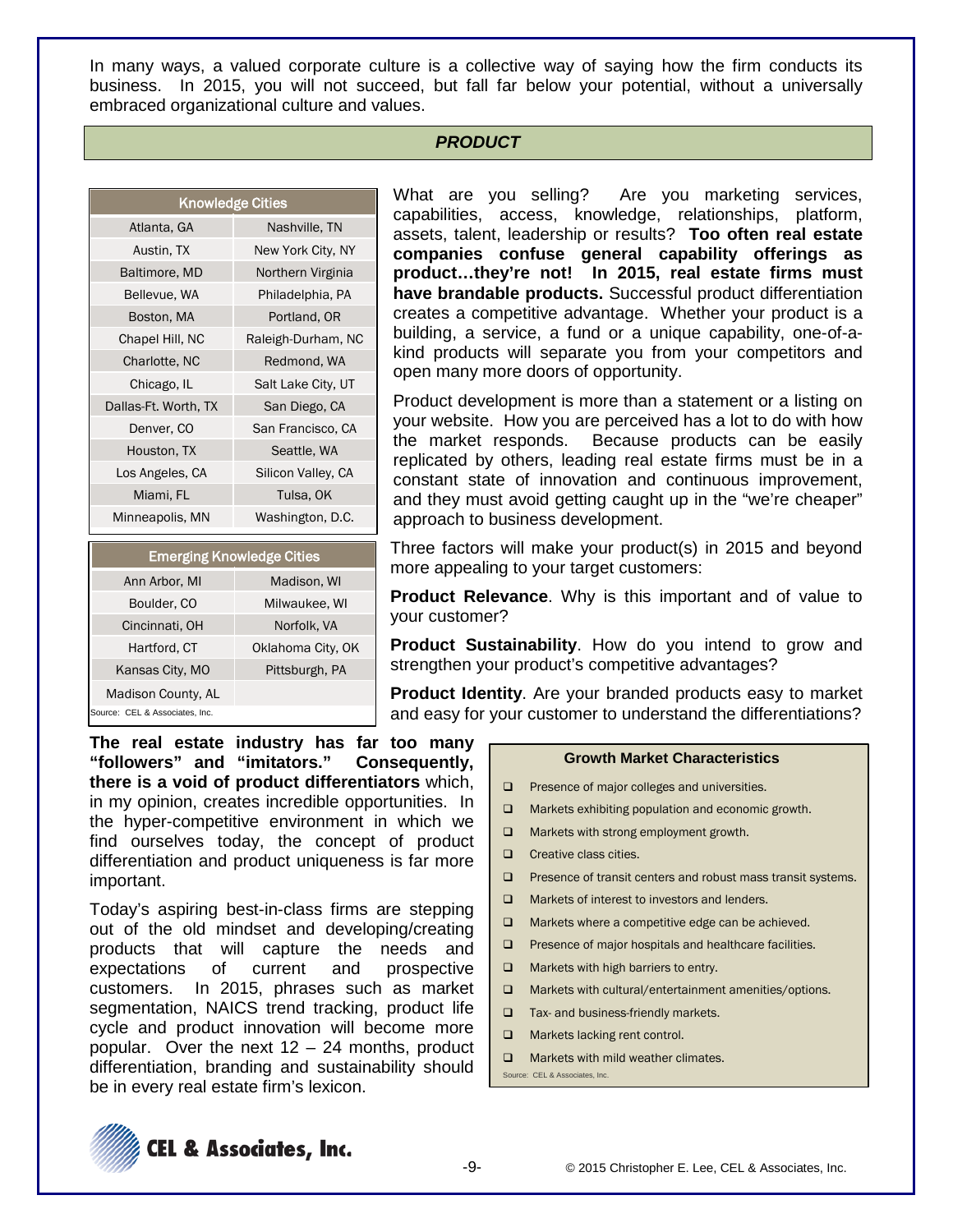### *PROCESS*

Perhaps in 2015 and 2016, the word "process" should become more attached to process improvement rather than process innovation. **Process is defined as "an orchestrated sequence of activities and associated tasks required to meet goals or objectives."** Process improvement in 2015 will mean streamlining, removal of redundancy and duplication, breaking down of silos, operating cost reduction and improved organizational and operational efficiency. To embrace process improvement, real estate CEOs and senior leaders must step out of their comfort zone and be willing to challenge the current way in which business is conducted. Imagine if Apple or Google just stopped creating new ways to approach their customers and their deliver system/platform. **By enhancing, strengthening and improving existing processes, long-term sustainability and relevance is dramatically increased.** 

Did you know that in a recent CEL & Associates, Inc. review of nearly 500 real estate firms over the past two decades, there was not one firm that did not have room for process improvement? In some cases, process improvement could add 5% - 10% to the bottom line. In other cases, successfully implemented process improvements, could add 15% to 20% to the bottom line. **It is all about getting out of one's comfort zone.** A combination of "why change now" and psychological insecurities ("fear

|                  | <b>2015 CEO Priorities</b>                              |
|------------------|---------------------------------------------------------|
| Rank             | <b>Top Priorities Of Real Estate CEOs</b>               |
| 1 <sub>1</sub>   | <b>Finding Investment Opportunities That Make Sense</b> |
| $\mathbf{2}$     | <b>Retention of Talent</b>                              |
| 3.               | Securing Long-Term Capital                              |
| $\overline{4}$ . | <b>Recruitment of Talent</b>                            |
| 5.               | <b>Preparing For The Next Cycle</b>                     |
| 6.               | <b>Succession Planning</b>                              |
| 7 <sub>1</sub>   | <b>Upgrading Technology</b>                             |
| 8.               | <b>Brand Management</b>                                 |
| 9.               | <b>Enhancing CRM Platform</b>                           |
| 10.              | Organizational Architecture                             |
| 11.              | <b>Controlling Operating Costs</b>                      |
| 12.              | <b>Managing Growth &amp; Opportunities</b>              |
| 13.              | <b>Eliminating Silos</b>                                |
| 14.              | <b>Improving Internal Communications</b>                |
| 15.              | Aligning Culture & Values                               |
|                  | Source: CEL & Associates, Inc.                          |

of the unknown") inhibit process improvement and change. Remember, in most organizations "people don't resist change, they resist being changed" (Peter Senge). **One of the greatest dangers real estate firms face in 2015 and beyond is making changes based on yesterday's logic and precedents.**

**Because the rate of change is accelerating, real estate companies must, while times are good, set in motion the changes to process which will be necessary to remain competitive and profitable.** In 2015, I would recommend the adoption of a "Lean" approach to process improvement. It is not about what traditionally has been done, it is all about what should be done. Process improvement is about freeing up staff to use their skills in a more productive manner, thereby creating more value for all Stakeholders. While very large firms can use Six

Sigma or other process improvement strategies, I have found that the Associates doing the work are often full of ideas and recommendations. In 2015, "getting it right" means "challenging the existing"…a key strategy worth pursuing. **Everything starts with the question, "What can we do to make this better?"**

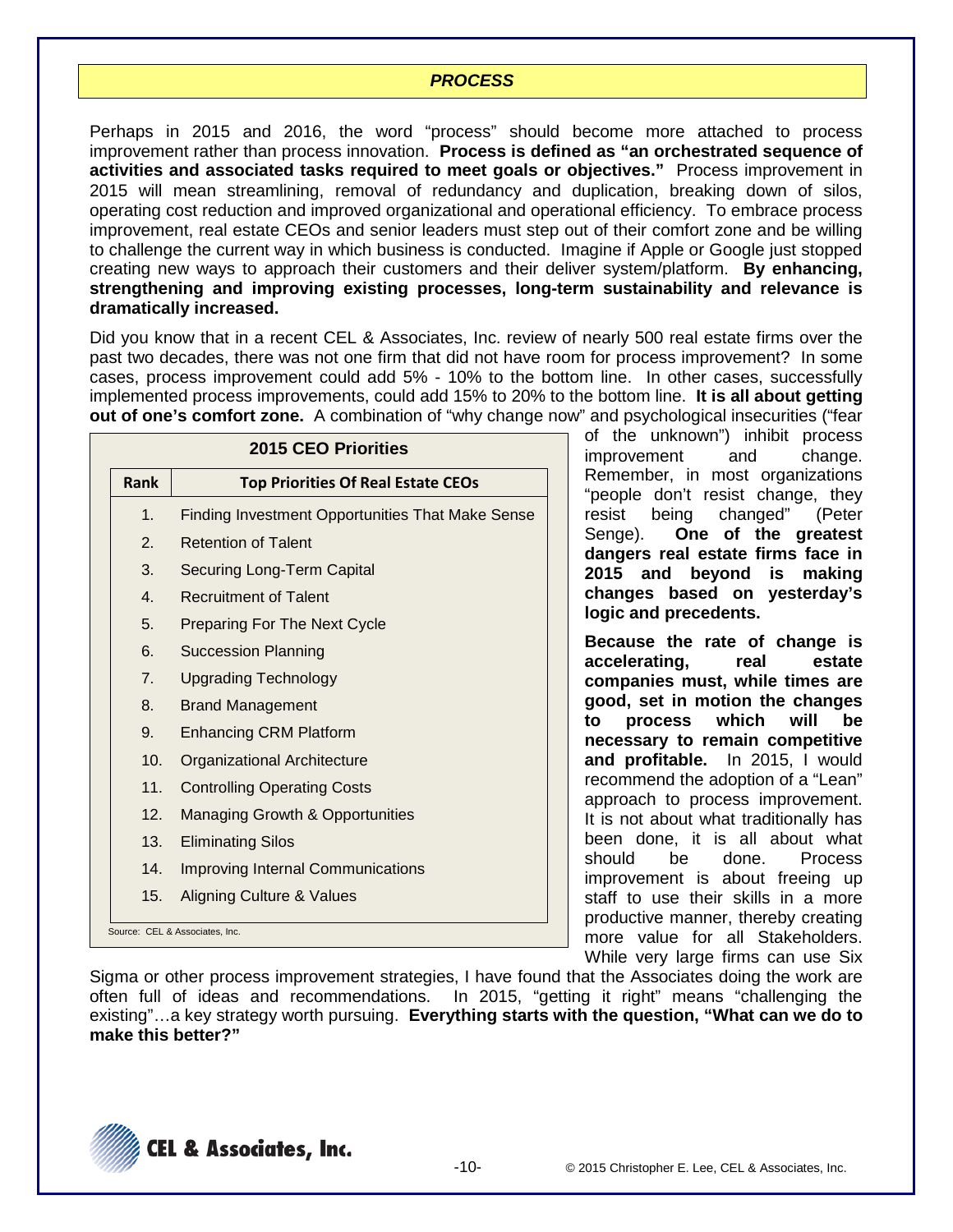### *PERFORMANCE*

What is your company's definition of "performance success?" **Too often "beating budget" or "better than last year" guide and define performance success.** The absence of key performance metrics that are tied directly to internal and external relativity can and do make a difference when defining performance success. As Winston Churchill said, **"Success is not final, failure is not fatal, it is the courage to continue that counts."** In 2015, achieving and exceeding one's financial, operating, enterprise, customer, talent, organizational, venture, capital and market goals must be paramount. **Over the next 36 months, leading up to the next real estate cycle shift, is the optimal time to clearly define performance success**…and it will not be the same for all departments, individuals or regions.

**Now is the time to make money…let me repeat…now is the time to make money.** There is not one successful real estate company that loses money or calls operational break-even a success. Yet there are many real estate services firms today that call a 3% or 5% NOI "the best we can do." However, performance is not just achieving/exceeding quantitative goals, it is also about maximizing the performance potential from every team member. It is about achieving maximum client performance potential (i.e., every client has a sales or revenue potential). It is thinking about the wants, needs and expectations of each Stakeholder to deliver the appropriate value to them.

To be successful over time, **real estate firms must move beyond delivery of Shareholder value to producing better-than-market Stakeholder value.** Because every Stakeholder group defines performance success in a different manner, real estate firms in 2015 must prioritize and direct attention toward building long-term success. There is a difference between performance measurement and performance management. **Over the next 24 months, real estate firms, regardless of size, business focus or geography, must avoid the self-serving affects in the attribution of success so that success is the result not in the interpretation.**

Performance is clearly about exceeding expectations. However, in 2015 real estate firms must define performance success…quantitatively, qualitatively and strategically. To use a familiar quote, "If you don't know where you're going, all roads lead there."

#### *PASSION*

Don't you just love the word "passion?" **The difference between good and great leaders or employees is not what they do, it is the passion with which they go about doing it.** To be great, you must have a passion to be great…simply showing up will not make you great. Walter Cronkite said, "I can't imagine a person becoming a success who doesn't give this game of life everything he's got." So too in the real estate industry.

**It will be an opportune time in 2015 to remind yourself and your organization why a career in the real estate industry is the best professional decision you can make.** Founded in response to opportunities and problems in need of asset-based solutions, the real estate industry has evolved from building shelters and forts to creating incredible facilities that provide workplace and lifestyle solutions/options. From the Egyptian traders of 300 BC to the high-tech pioneers of the 21<sup>st</sup> century, real estate entrepreneurs have been at the epicenter of every historical transformation, events and innovations for the past 5,000 years.

**The boundaries of a real estate organization have been and continue to be shaped by adherence to a set of non-negotiable core values, a team of dedicated professionals and business models that add value to our communities, our lifestyle, our sense of place and our pride.** Real estate in society transcends the ordinary and represents the intuitive understanding that what we do creates success for all Stakeholders.

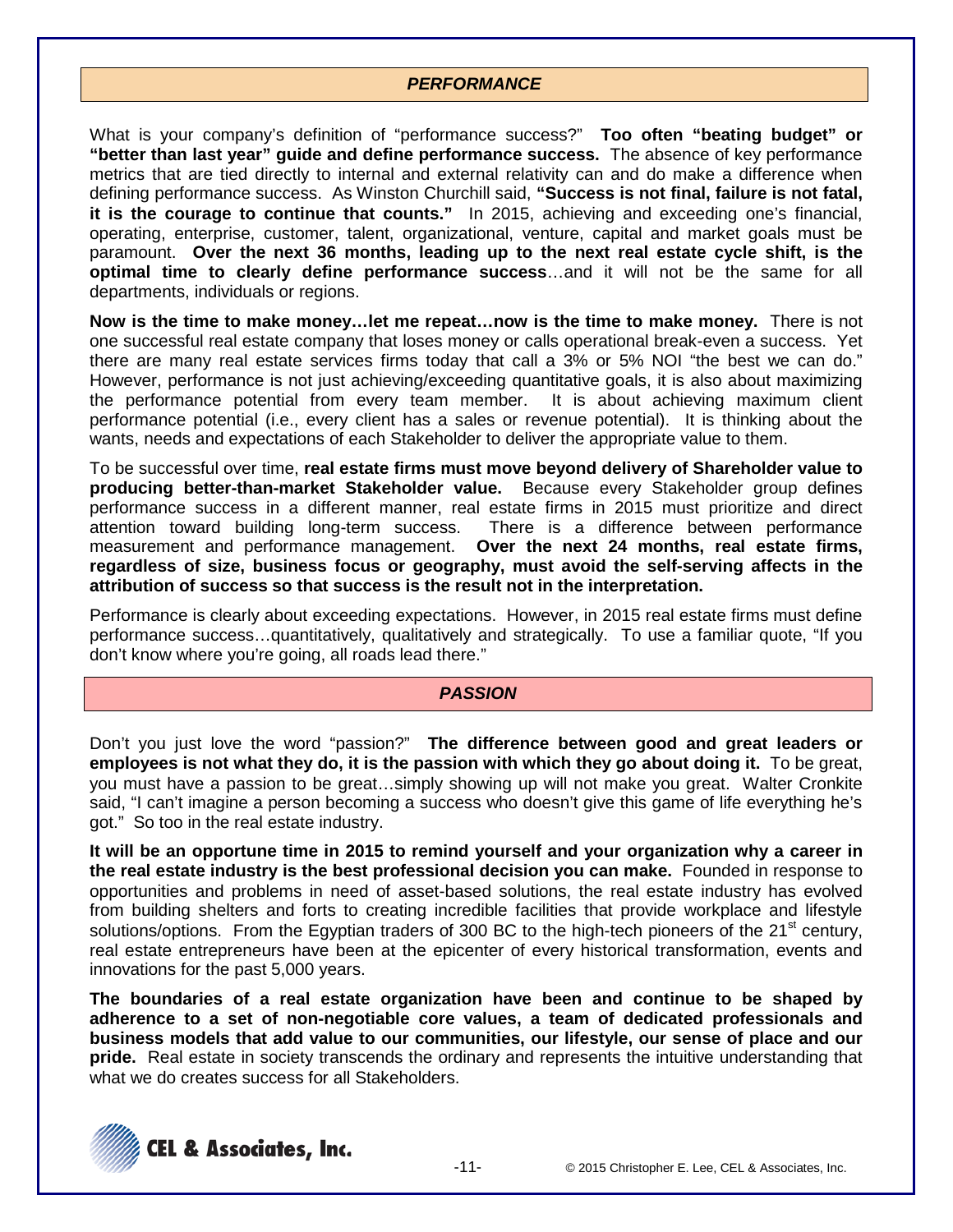Real estate firms must remember that competing in the New Normal requires every organization to have a talented team of professionals who all share a love and passion for what they do and for the industry in which they convert that passion into lasting value. It isn't easy to lead a real estate firm, a department or an onsite team when there is an absence of passion and commitment. **Real estate is not a job, it is a career.** It isn't about "me," it is all about thinking of "we." Over the next year, every real estate firm should pause for a moment and remember that the real estate industry was here before and will be around after you are no longer active. **The key is to align the passions toward a shared vision of what could be, and why each and every person can make a difference.**

### **Closing Comments**

6 Ps…six core strategies for succession in 2015. Master all six, and future success and relevance will be assured. Leading a real estate firm, a region, a division, a department or a site is not easy…and frankly, it is becoming more challenging. Remember, the first responsibility of a leader is to define today's reality and envision tomorrow's reality. **To raise your company's performance to a higher standard, embracing the 6 Ps in 2015 is a good first step.**

I welcome your comments, feedback, insights and perspectives. Onward into 2015!

Regards,

Christopher Lee

*Note: This report has been prepared by CEL & Associates, Inc., who retains all rights to its content. This report may not be reproduced, distributed, and/or used in presentations or offering/fund raising prospectus/memorandums, and/or used in communications, speeches and/or presentations in its entirety or in parts without the prior written consent of CEL & Associates, Inc. You may reproduce/distribute and/or share this article with friends, colleagues and associates. Opinions and forecasts contained in this, prior and future articles may change without notice. The author encourages readers to offer comments, feedback and recommendations for further enhancement to [newsletter@celassociates.com](mailto:newsletter@celassociates.com)*

#### **NEED CAPITAL OR A STRATEGIC FINANCIAL PARTNER?**

Due to an increasing number of requests from Owners and Boards of Directors to assist:

- Finding secure/stable long-term financial partners.
- Owners wishing to sell all or a portion of their company.
- Finding a long-term source of capital to facilitate growth.

#### *CEL & Associates, Inc. has formed:* **CEL Capital Advisors**

For small to mid-size real estate companies, including: developers, service providers, owners/operators and investors who want to secure their future, monetize enterprise value, develop succession planning, and/or accelerate growth strategies, contact **CEL Capital Advisors**. A conversation regarding your current business strategy and need for capital may provide the optimal solution. **CEL Capital Advisors** can be reached by calling 310.571.3113. (Jeff Hawkins, Managing Director)

*Give Us Your Opinion:* We want to hear from you and to have future issues reflect your needs and questions. Please email your comments, ideas, suggestions and insights to newsletter@celassociates.com.

*For More Information:* For more information regarding our services (Strategic Planning, Compensation, Opinion Surveys, Benchmarking, Performance Improvement, Succession Planning and Governance/Management), please email us at newsletter@celassociates.com or call 310.571.3113.

*To Subscribe:* To subscribe to CEL & Associates, Inc. and Christopher Lee's *Strategic Advantage* newsletter with ongoing insights, opinions and forecasts regarding issues, trends and opportunities within the real estate industry, email us at newsletter@celassociates.com with *"Subscribe"* in the Subject line and provide your full contact information.

*To Change Your Contact Information***:** Please email us at newsletter@celassociates.com with *"Change Contact Information"* in the Subject line and include your new contact information.